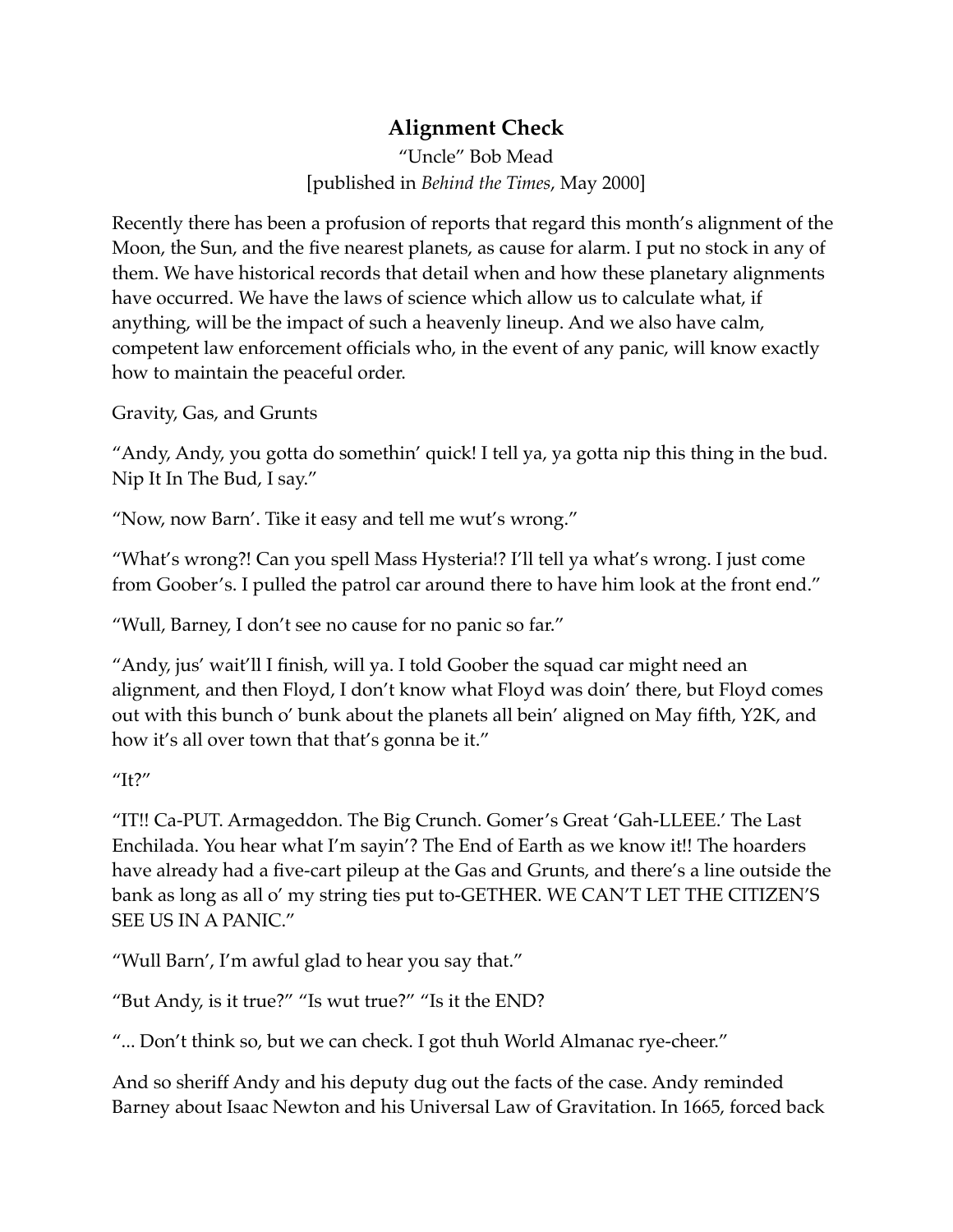to his country home in Woolsthorpe, England, due to an outbreak of the plague at Cambridge University where he studied, Newton had a couple of years to contemplate the invisible force which the Earth seemed to exert on the Moon. He wondered if it could be the same force that kept objects, like falling apples and cannonballs, earthbound. Galileo had said that this force seemed to dissipate as the square of the distance between earth and these objects increased. Newton estimated the distance to the Moon, assuming this property, and he was pleased with his result.

The story might have ended there. If Newton had been struck by a cannonball or a large Granny Smith at any time in the next twenty years, the Universal Law of Gravitation might have waited another hundred to be discovered. He was rather shy about reporting his major discoveries, but, with some arm twisting by astronomer Edmund Halley, Newton published *Principia Mathematica* in 1687. In it Newton posited that the Moon attracts the Earth as much as the other way around, and that this force can be calculated by dividing the product of the two masses by the square (second power) of the distance between them. In addition to Galileo, Newton credited Kepler, and proved Kepler's theories of planetary orbits, the first being that they are ovals and not perfect circles. The Sun is off-center at a point called the focus. This means that each orbit will have a near and far distance from the sun, called the perigee and the apogee, respectively.

Armed with just these facts, Andy and Barney looked up the average radius of the solar orbits of Mercury, Venus, Earth, Mars, Jupiter, Saturn, and the distance from Earth to the Moon. They knew from a diagram printed in the Mayberry Gazette that the planets (not perfectly aligned, mind you) are all on the far side of the Sun. So they added 93 million miles to the average radius of each to get an approximate distance from Earth. They also recorded the mass of each body relative to Earth. When they saw how puny all the planets were when compared to the Sun, they began to relax a little, but they still used Newton's formula to get a gravity number for all seven bodies pulling on Earth. For example, the Sun is a hefty 332,950 earth-masses. Multiply that by "one" earth-mass for Earth, and then divide by 93-squared, and you get a gravity number of 38.5 for the Earth-Sun tug of war. Jupiter, by comparison, is 318 earth-masses, and its distance from Earth, if you use its average radius to the Sun, and add 93 million miles more, is approximately 573 million miles. The formula gives us a disappointing 0.000968 for a gravity number relative to the others. As Andy remarked, "It's that the planets are so danged far away, and then ya got that inverse skwarr law to boot."

Then Andy and Barney did some thinkin'. Earth gets a combined pull from the alignment of the Sun and Moon which occurs every "moonth." It's call New Moon. They wondered how much more pull the five planets would add….